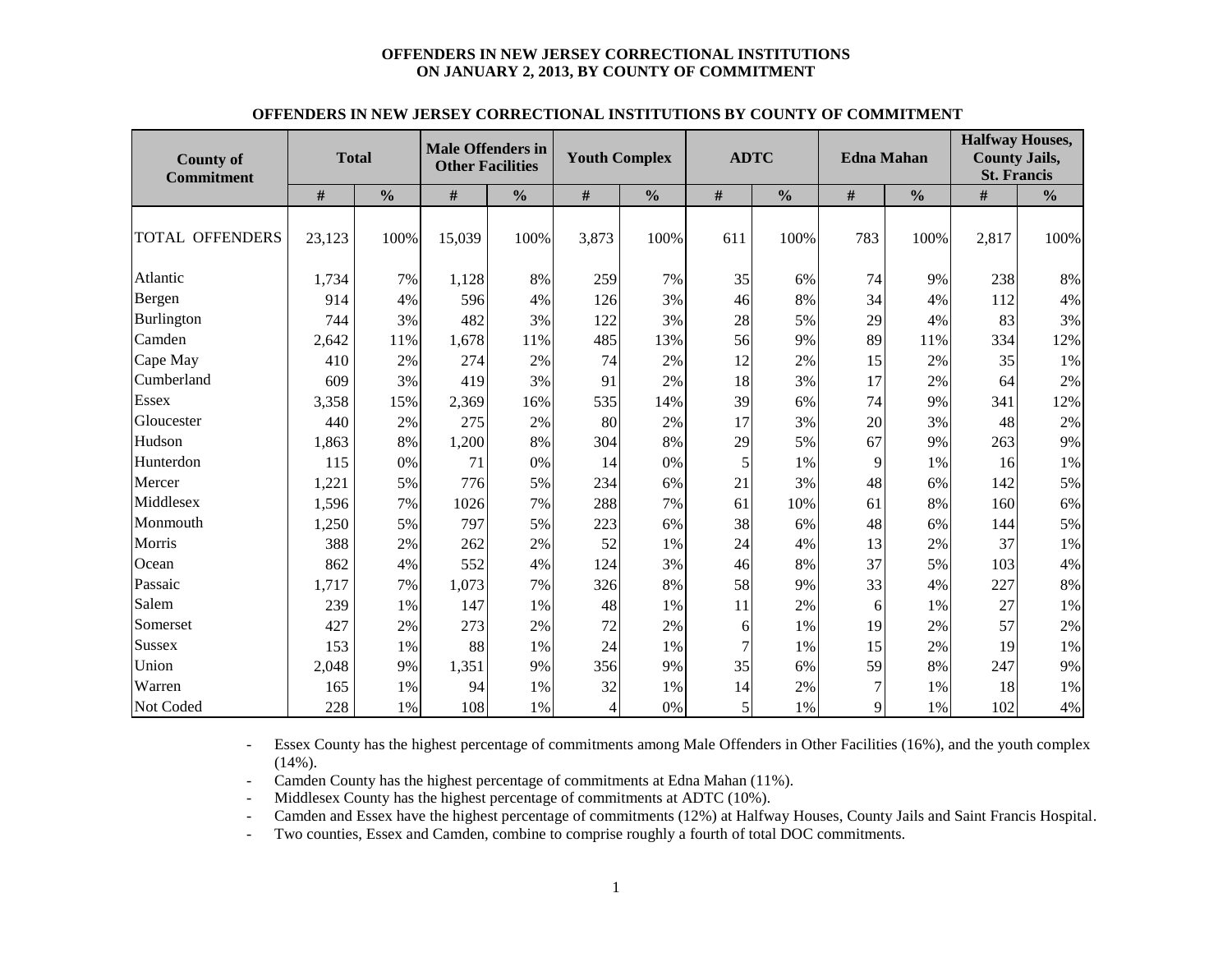# **Prison Complex Offenders By County Of Commitment**

| Institution          | Total | Atl | <b>Ber</b> | <b>Burl</b> | Cam | Cape<br>May    | Cum | <b>Ess</b> | Glou     | Hud | <b>Hunt</b>    | Mer | Mid | Mon | Mor | <b>Oc</b> | Pas            | Sal                     | Som | <b>Sus</b>     | <b>Un</b> | War            | <b>Not</b><br><b>Coded</b> |
|----------------------|-------|-----|------------|-------------|-----|----------------|-----|------------|----------|-----|----------------|-----|-----|-----|-----|-----------|----------------|-------------------------|-----|----------------|-----------|----------------|----------------------------|
|                      |       |     |            |             |     |                |     |            |          |     |                |     |     |     |     |           |                |                         |     |                |           |                |                            |
| <b>Bayside</b>       | 1,162 | 93  | 35         | 36          | 153 | 30             | 41  | 176        | 21       | 96  | 6              | 59  | 79  | 58  | 19  | 44        | 71             | 13                      | 18  | $\overline{7}$ | 100       | $6 \mid$       | $\mathbf{1}$               |
| Main                 | 100%  | 8%  | 3%         | 3%          | 13% | 3%             | 4%  | 15%        | 2%       | 8%  | 1%             | 5%  | 7%  | 5%  | 2%  | 4%        | 6%             | 1%                      | 2%  | 1%             | 9%        | 1%             | 0%                         |
| <b>Bayside</b>       | 684   | 64  | 22         | 22          | 93  | 11             | 24  | 121        | 9        | 53  | 3              | 27  | 32  | 28  | 15  | 26        | 53             | 11                      | 9   | 3              | 53        | 4              | 1                          |
| Farm                 | 100%  | 9%  | 3%         | 3%          | 14% | 2%             | 4%  | 18%        | 1%       | 8%  | 0%             | 4%  | 5%  | 4%  | 2%  | 4%        | 8%             | 2%                      | 1%  | 0%             | 8%        | 1%             | 0%                         |
|                      |       |     |            |             |     |                |     |            |          |     |                |     |     |     |     |           |                |                         |     |                |           |                |                            |
| <b>Bayside</b>       | 345   | 31  | 5          | 6           | 38  | 8              | 16  | 46         | 3        | 34  | 4              | 27  | 18  | 15  | 12  | 14        | 21             | 5                       | 11  | $\Omega$       | 29        | $\overline{2}$ | $\mathbf 0$                |
| Ancora               | 100%  | 9%  | 1%         | 2%          | 11% | 2%             | 5%  | 13%        | 1%       | 10% | 1%             | 8%  | 5%  | 4%  | 3%  | 4%        | 6%             | 1%                      | 3%  | 0%             | 8%        | 1%             | 0%                         |
|                      |       |     |            |             |     |                |     |            |          |     |                |     |     |     |     |           |                |                         |     |                |           |                |                            |
| <b>Bayside Total</b> | 2,191 | 188 | 62         | 64          | 284 | 49             | 81  | 343        | 33       | 183 | 13             | 113 | 129 | 101 | 46  | 84        | 145            | 29                      | 38  | 10             | 182       | 12             | $\overline{c}$             |
|                      | 100%  | 9%  | 3%         | 3%          | 13% | 2%             | 4%  | 16%        | 2%       | 8%  | 1%             | 5%  | 6%  | 5%  | 2%  | 4%        | 7%             | 1%                      | 2%  | 0%             | 8%        | 1%             | 0%                         |
|                      |       |     |            |             |     |                |     |            |          |     |                |     |     |     |     |           |                |                         |     |                |           |                |                            |
| <b>CRAF</b>          | 282   | 24  | 12         | 5           | 31  | $\overline{7}$ | 3   | 27         | 13       | 19  | 5              | 6   | 31  | 16  | 5   | 11        | 19             | 1                       | 11  | 1              | 32        | 3              | $\mathbf 0$                |
| <b>Jones Farm</b>    | 100%  | 9%  | 4%         | 2%          | 11% | 2%             | 1%  | 10%        | 5%       | 7%  | 2%             | 2%  | 11% | 6%  | 2%  | 4%        | 7%             | 0%                      | 4%  | 0%             | 11%       | 1%             | 0%                         |
| <b>CRAF</b>          | 642   | 40  | 32         | 27          | 76  | 8              | 15  | 70         | 14       | 52  | $\overline{2}$ | 34  | 48  | 44  | 14  | 17        | 38             | 7                       | 12  | 9              | 64        | 14             | 5                          |
| <b>Reception</b>     | 100%  | 6%  | 5%         | 4%          | 12% | 1%             | 2%  | 11%        | 2%       | 8%  | 0%             | 5%  | 7%  | 7%  | 2%  | 3%        | 6%             | 1%                      | 2%  | 1%             | 10%       | 2%             | 1%                         |
|                      |       |     |            |             |     |                |     |            |          |     |                |     |     |     |     |           |                |                         |     |                |           |                |                            |
| <b>CRAF Total</b>    | 924   | 64  | 44         | 32          | 107 | 15             | 18  | 97         | 27       | 71  | $\overline{7}$ | 40  | 79  | 60  | 19  | 28        | 57             | 8                       | 23  | 10             | 96        | 17             | 5                          |
|                      | 100%  | 7%  | 5%         | 3%          | 12% | 2%             | 2%  | 10%        | 3%       | 8%  | 1%             | 4%  | 9%  | 6%  | 2%  | 3%        | 6%             | 1%                      | 2%  | 1%             | 10%       | 2%             | 1%                         |
| <b>East Jersey</b>   | 1,378 | 60  | 58         | 34          | 104 | 9              | 17  | 324        | 15       | 113 | 5              | 73  | 90  | 85  | 26  | 38        | 114            | $\overline{\mathbf{c}}$ | 29  | 9              | 153       | 6              | 14                         |
| <b>Main</b>          | 100%  | 4%  | 4%         | 2%          | 8%  | 1%             | 1%  | 24%        | 1%       | 8%  | 0%             | 5%  | 7%  | 6%  | 2%  | 3%        | 8%             | 0%                      | 2%  | 1%             | 11%       | 0%             | 1%                         |
|                      |       |     |            |             |     |                |     |            |          |     |                |     |     |     |     |           |                |                         |     |                |           |                |                            |
| <b>East Jersey</b>   | 113   | 5   | 4          | 0           | 6   | 1              | 2   | 18         | $\Omega$ | 14  | $\Omega$       | 3   | 10  | 14  | 3   | 6         | $\overline{7}$ | 0                       | 5   | $\Omega$       | 14        |                | 0                          |
| Camp                 | 100%  | 4%  | 4%         | 0%          | 5%  | 1%             | 2%  | 16%        | 0%       | 12% | 0%             | 3%  | 9%  | 12% | 3%  | 5%        | 6%             | 0%                      | 4%  | 0%             | 12%       | 1%             | 0%                         |
|                      |       |     |            |             |     |                |     |            |          |     |                |     |     |     |     |           |                |                         |     |                |           |                |                            |
| <b>East Jersey</b>   | 1,491 | 65  | 62         | 34          | 110 | 10             | 19  | 342        | 15       | 127 | 5              | 76  | 100 | 99  | 29  | 44        | 121            | $\overline{c}$          | 34  | 9              | 167       |                | 14                         |
| <b>Total</b>         | 100%  | 4%  | 4%         | 2%          | 7%  | 1%             | 1%  | 23%        | 1%       | 9%  | 0%             | 5%  | 7%  | 7%  | 2%  | 3%        | 8%             | 0%                      | 2%  | 1%             | 11%       | 0%             | 1%                         |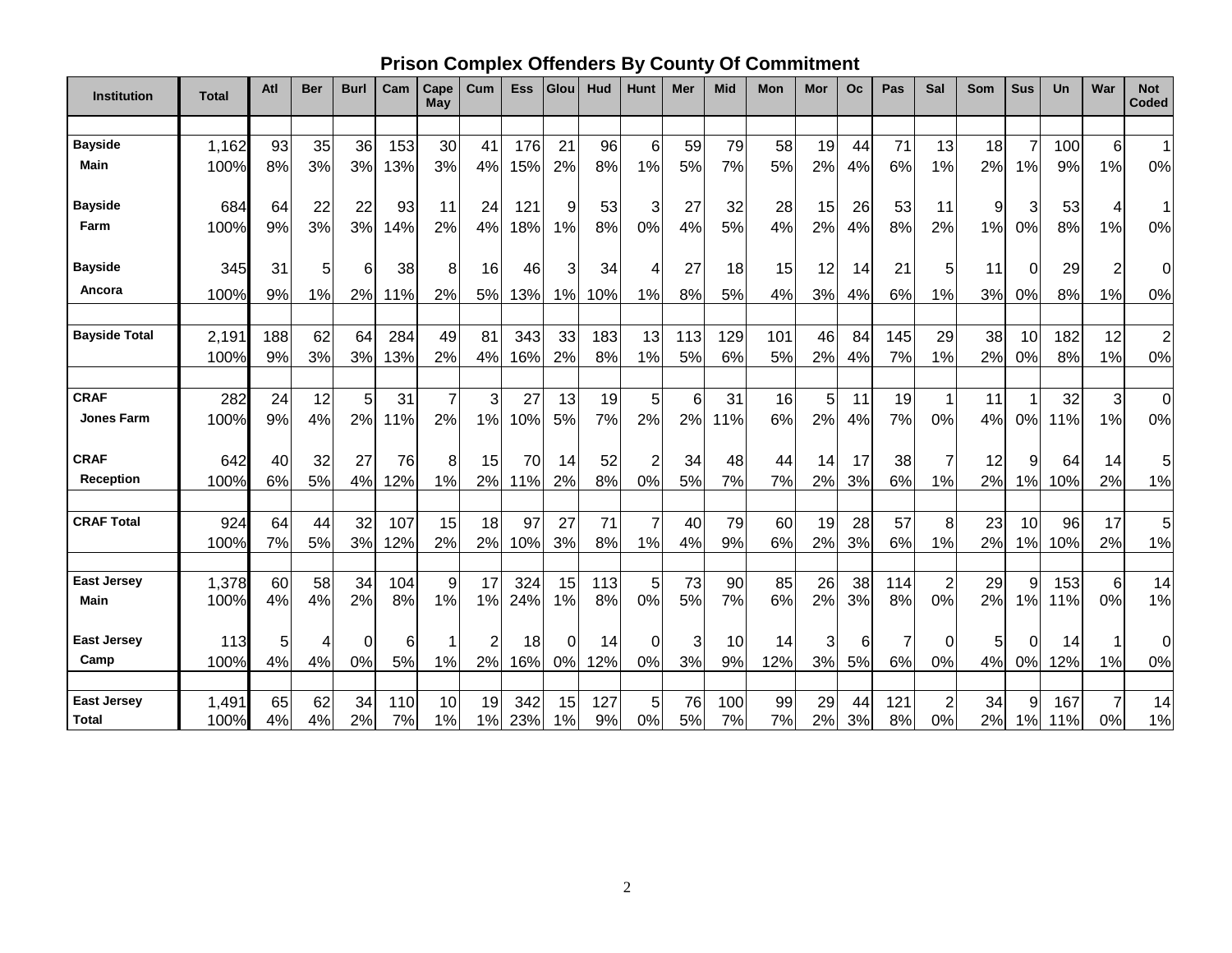## **Prison Complex Offenders By County Of Commitment**

| <b>Institution</b>                                  | <b>Total</b> | Atl   | <b>Ber</b> | <b>Burl</b> | Cam   | Cape<br>May | Cum | <b>Ess</b> | Glou | Hud   | <b>Hunt   Mer</b> |     | <b>Mid</b> | <b>Mon</b> | Mor | Oc  | Pas   | Sal | Som | <b>Sus</b> | Un    | War | <b>Not</b><br><b>Coded</b> |
|-----------------------------------------------------|--------------|-------|------------|-------------|-------|-------------|-----|------------|------|-------|-------------------|-----|------------|------------|-----|-----|-------|-----|-----|------------|-------|-----|----------------------------|
|                                                     |              |       |            |             |       |             |     |            |      |       |                   |     |            |            |     |     |       |     |     |            |       |     |                            |
| <b>Midstate</b>                                     | 685          | 48    | 43         | 38          | 63    | 9           | 12  | 48         | 17   | 56    | 7                 | 47  | 63         | 47         | 15  | 38  | 44    | 6   | 14  |            | 59    | 9   | $\Omega$                   |
|                                                     | 100%         | 7%    | 6%         | 6%          | 9%    | 1%          | 2%  | 7%         | 2%   | 8%    | 1%                | 7%  | 9%         | 7%         | 2%  | 6%  | 6%    | 1%  | 2%  | 0%         | 9%    | 1%  | 0%                         |
|                                                     |              |       |            |             |       |             |     |            |      |       |                   |     |            |            |     |     |       |     |     |            |       |     |                            |
| <b>NJ State Prison</b>                              | ,860         | 125   | 98         | 67          | 169   | 22          | 54  | 351        | 13   | 121   | 2                 | 119 | 126        | 89         | 30  | 82  | 112   | 12  | 22  | 11         | 153   | 9   | 73                         |
|                                                     | 100%         | 7%    | 5%         | 4%          | 9%    | 1%          | 3%  | 19%        | 1%   | 7%    | 0%                | 6%  | 7%         | 5%         | 2%  | 4%  | 6%    | 1%  | 1%  | 1%         | 8%    | 0%  | 4%                         |
|                                                     |              |       |            |             |       |             |     |            |      |       |                   |     |            |            |     |     |       |     |     |            |       |     |                            |
| <b>Northern</b>                                     | 1,886        | 83    | 102        | 35          | 134   | 17          | 35  | 393        | 12   | 198   | $\overline{7}$    | 89  | 156        | 92         | 37  | 43  | 190   | 6   | 42  |            | 196   |     | 5                          |
| Main                                                | 100%         | 4%    | 5%         | 2%          | 7%    | 1%          | 2%  | 21%        | 1%   | 10%   | 0%                | 5%  | 8%         | 5%         | 2%  | 2%  | 10%   | 0%  | 2%  | 0%         | 10%   | 0%  | $0\%$                      |
|                                                     |              |       |            |             |       |             |     |            |      |       |                   |     |            |            |     |     |       |     |     |            |       |     |                            |
| <b>Northern</b>                                     | 536          | 41    | 14         | 10          | 87    | 8           | 17  | 99         | 4    | 55    | 4                 | 29  | 26         | 30         | 5   | 18  | 36    | 6   | 9   |            | 33    |     | 0                          |
| <b>Ad Seg Male</b>                                  | 100%         | 8%    | 3%         | 2%          | 16%   | 1%          | 3%  | 18%        | 1%   | 10%   | 1%                | 5%  | 5%         | 6%         | 1%  | 3%  | 7%    | 1%  | 2%  | 0%         | 6%    | 1%  | $0\%$                      |
|                                                     |              |       |            |             |       |             |     |            |      |       |                   |     |            |            |     |     |       |     |     |            |       |     |                            |
| <b>Northern Total</b>                               | 2,422        | 124   | 116        | 45          | 221   | 25          | 52  | 492        | 16   | 253   | 11                | 118 | 182        | 122        | 42  | 61  | 226   | 12  | 51  | 8          | 229   | 11  | 5                          |
|                                                     | 100%         | 5%    | 5%         | 2%          | 9%    | 1%          | 2%  | 20%        | 1%   | 10%   | 0%                | 5%  | 8%         | 5%         | 2%  | 3%  | 9%    | 0%  | 2%  | 0%         | 9%    | 0%  | $0\%$                      |
|                                                     |              |       |            |             |       |             |     |            |      |       |                   |     |            |            |     |     |       |     |     |            |       |     |                            |
| <b>Southern</b>                                     | 2,042        | 211   | 56         | 74          | 238   | 59          | 63  | 270        | 56   | 166   | 8                 | 89  | 137        | 100        | 28  | 70  | 149   | 26  | 27  | 13         | 189   | 13  | 0                          |
|                                                     | 100%         | 10%   | 3%         | 4%          | 12%   | 3%          | 3%  | 13%        | 3%   | 8%    | 0%                | 4%  | 7%         | 5%         | 1%  | 3%  | 7%    | 1%  | 1%  | 1%         | 9%    | 1%  | $0\%$                      |
|                                                     |              |       |            |             |       |             |     |            |      |       |                   |     |            |            |     |     |       |     |     |            |       |     |                            |
| <b>South Woods</b>                                  | 3,424        | 303   | 115        | 128         | 486   | 85          | 120 | 426        | 98   | 223   | 18                | 174 | 210        | 179        | 53  | 145 | 219   | 52  | 64  | 25         | 276   | 16  | 9                          |
|                                                     | 100%         | 9%    | 3%         | 4%          | 14%   | 2%          | 4%  | 12%        | 3%   | 7%    | 1%                | 5%  | 6%         | 5%         | 2%  | 4%  | 6%    | 2%  | 2%  | 1%         | 8%    | 0%  | $0\%$                      |
|                                                     |              |       |            |             |       |             |     |            |      |       |                   |     |            |            |     |     |       |     |     |            |       |     |                            |
| <b>Subtotal</b>                                     | 15,039       | 1,128 | 596        | 482         | 1,678 | 274         | 419 | 2,369      | 275  | 1,200 | 71                | 776 | 1,026      | 797        | 262 | 552 | 1,073 | 147 | 273 | 88         | 1,351 | 94  | 108                        |
| <b>Male Offenders in</b><br><b>Other Facilities</b> | 100%         | 8%    | 4%         | 3%          | 11%   | 2%          | 3%  | 16%        | 2%   | 8%    | 0%                | 5%  | 7%         | 5%         | 2%  | 4%  | 7%    | 1%  | 2%  | 1%         | 9%    | 1%  | 1%                         |
|                                                     |              |       |            |             |       |             |     |            |      |       |                   |     |            |            |     |     |       |     |     |            |       |     |                            |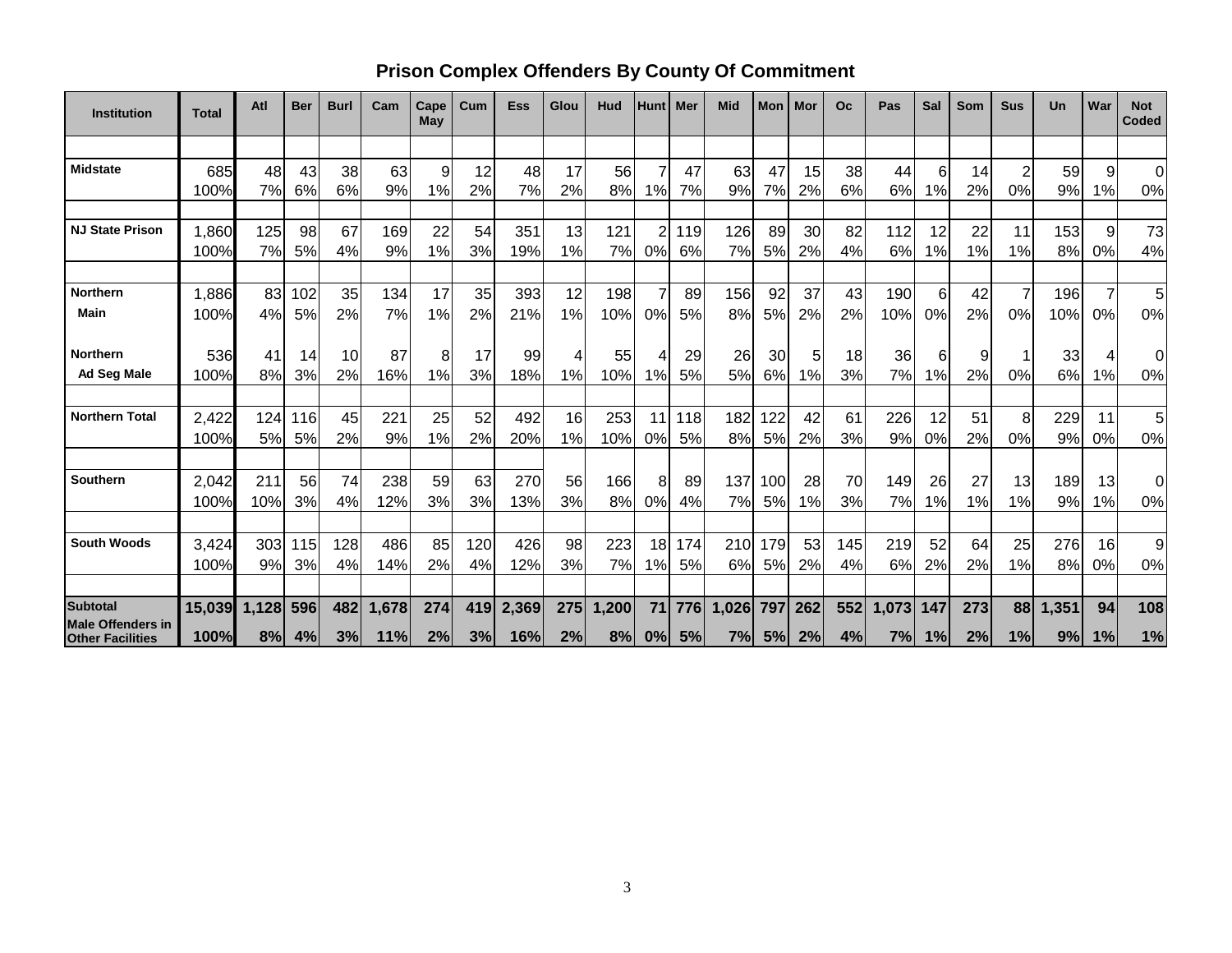| <b>Institution</b>    | Total  | Atl   | <b>Ber</b> | <b>Burl</b> | Cam   | Cape<br>May | Cum | <b>Ess</b> | Glou | Hud   | Hunt            | Mer | <b>Mid</b> | Mon             | Mor | <b>Oc</b> | Pas   | Sal   | <b>Som</b> | <b>Sus</b>       | Un    | War        | <b>Not</b><br>Coded |
|-----------------------|--------|-------|------------|-------------|-------|-------------|-----|------------|------|-------|-----------------|-----|------------|-----------------|-----|-----------|-------|-------|------------|------------------|-------|------------|---------------------|
|                       |        |       |            |             |       |             |     |            |      |       |                 |     |            |                 |     |           |       |       |            |                  |       |            |                     |
| <b>ADTC</b>           | 611    | 35    | 46         | 28          | 56    | 12          | 18  | 39         | 17   | 29    | 5               | 21  | 61         | 38 <sub>1</sub> | 24  | 46        | 58    |       | 6          |                  | 35    | 14         | 5                   |
|                       | 100%   | 6%    | 8%         | 5%          | 9%    | 2%          | 3%  | 6%l        | 3%   | 5%    | 1% <sub>I</sub> | 3%  | 10%l       | 6%              | 4%  | 8%        | 9%    | 2%    | $1\%$      | $1\%$            | 6%    | 2%         | 1%                  |
|                       |        |       |            |             |       |             |     |            |      |       |                 |     |            |                 |     |           |       |       |            |                  |       |            |                     |
| <b>Subtotal</b>       | 15,650 | 1,163 | 642        | 510         | 1,734 | 286         | 437 | 2,408 292  |      | 1,229 | 76              | 797 | 1,087      | 835             | 286 | 598       | 1,131 | 158   | 279        | 95 <sub>1</sub>  | 1,386 | 108        | 113                 |
|                       | 100%   | 7%    | 4%         | 3%          | 11%   | 2%          | 3%  | 15%        | 2%   | 8%    | 0%              | 5%  | 7%         | 5%              | 2%  | 4%        | 7%    | 1%    | 2%         | 1%               | 9%    | 1%         | 1%                  |
|                       |        |       |            |             |       |             |     |            |      |       |                 |     |            |                 |     |           |       |       |            |                  |       |            |                     |
| <b>Mahan - Female</b> | 783    | 74    | 34         | 29          | 89    | 15          | 17  | 74         | 20   | 67    | 9               | 48  | 61         | 48              | 13  | 37        | 33    | 6     | 19         | 15 <sup>1</sup>  | 59    |            | 9                   |
| Prison                | 100%   | 9%    | 4%         | 4%          | $1\%$ | 2%          | 2%  | 9%         | 3%   | 9%    | 1% <sub>I</sub> | 6%  | 8%         | 6%              | 2%  | 5%        | 4%    | $1\%$ | 2%         | $2\%$            | 8%    | 1%         | 1%                  |
|                       |        |       |            |             |       |             |     |            |      |       |                 |     |            |                 |     |           |       |       |            |                  |       |            |                     |
| <b>Total Prison</b>   | 16,433 | 1,237 | 676        | 539         | 1,823 | 301         | 454 | 2,482 312  |      | 1,296 | 85              | 845 | 1148       | 883             | 299 | 635       | 1,164 | 164   | 298        | 110 <sup>1</sup> | ,445  | <b>115</b> | 122                 |
| <b>Complex</b>        | 100%   | 8%    | 4%         | 3%          | 11%l  | 2%          | 3%  | 15%        | 2%   | 8%    | 1%              | 5%  | 7%         | 5%              | 2%  | 4%        | 7%    | 1%    | 2%         | 1%               | 9%    | 1%         | 1%                  |

**Prison Complex Offenders By County Of Commitment**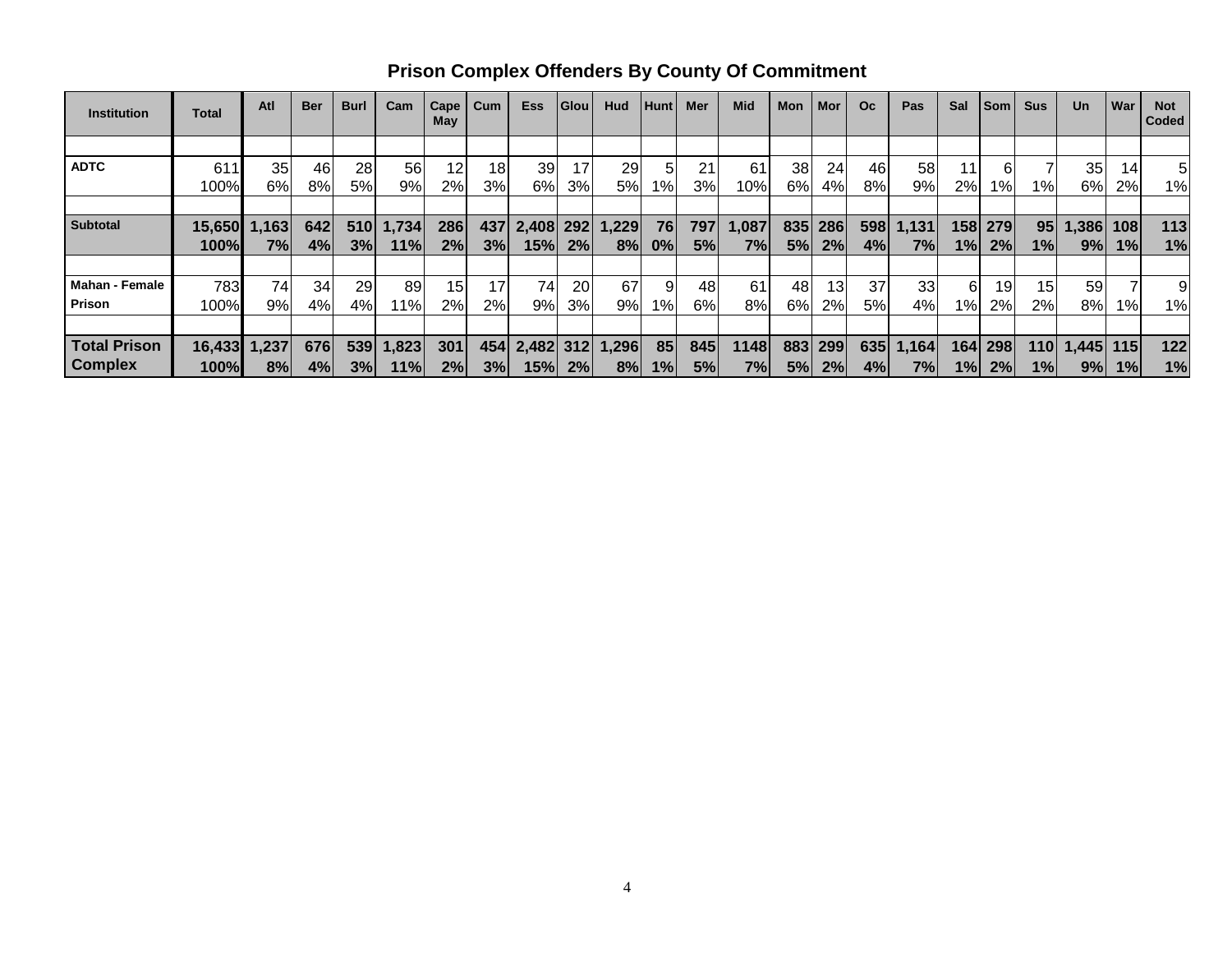| Youth Complex Offenders By County Of Commitment |  |  |  |  |
|-------------------------------------------------|--|--|--|--|
|-------------------------------------------------|--|--|--|--|

| <b>Institution</b>                   | <b>Total</b> | Atl | <b>Ber</b> | <b>Burl</b>    | Cam | Cape<br>May | Cum | <b>Ess</b> | Glou | <b>Hud</b> | <b>Hunt</b>    | Mer | Mid | <b>Mon</b> | Mor | <b>Oc</b> | Pas | Sal             | Som | <b>Sus</b> | Un  | War            | <b>Not</b><br>Coded |
|--------------------------------------|--------------|-----|------------|----------------|-----|-------------|-----|------------|------|------------|----------------|-----|-----|------------|-----|-----------|-----|-----------------|-----|------------|-----|----------------|---------------------|
|                                      |              |     |            |                |     |             |     |            |      |            |                |     |     |            |     |           |     |                 |     |            |     |                |                     |
| <b>Garden State</b>                  | 1,786        | 140 | 54         | 60             | 247 | 36          | 48  | 215        | 35   | 137        | 5 <sub>5</sub> | 131 | 129 | 104        | 17  | 44        | 133 | 23              | 32  | 8          | 172 | 14             | $\overline{2}$      |
|                                      | 100%         | 8%  | 3%         | 3%             | 14% | 2%          | 3%  | 2%         | 2%   | 8%         | 0%             | 7%  | 7%  | 6%         | 1%  | 2%        | 7%  | 1%              | 2%  | 0%         | 10% | 1%             | 0%                  |
|                                      |              |     |            |                |     |             |     |            |      |            |                |     |     |            |     |           |     |                 |     |            |     |                |                     |
| <b>Mountainview</b>                  | 1,043        | 53  | 40         | 31             | 98  | 20          | 11  | 158        | 19   | 88         | 6              | 40  | 92  | 67         | 21  | 33        | 105 | 10 <sup>1</sup> | 28  | 12         | 100 | 10             | $\overline{1}$      |
|                                      | 100%         | 5%  | 4%         | 3%             | 9%  | 2%          | 1%  | 15%        | 2%   | 8%         | 1%             | 4%  | 9%  | 6%         | 2%  | 3%        | 10% | 1%              | 3%  | 1%         | 10% | 1%             | 0%                  |
|                                      |              |     |            |                |     |             |     |            |      |            |                |     |     |            |     |           |     |                 |     |            |     |                |                     |
| Wagner                               | 594          | 36  | 23         | 14             | 76  | 11          | 17  | 97         | 15   | 35         | $\overline{2}$ | 37  | 32  | 36         | 10  | 24        | 55  | 5 <sub>l</sub>  | 4   | 3          | 58  | 4              | $\Omega$            |
| <b>Main</b>                          | 100%         | 6%  | 4%         | 2%             | 13% | 2%          | 3%  | 16%        | 3%   | 6%         | 0%             | 6%  | 5%  | 6%         | 2%  | 4%        | 9%  | 1%              | 1%  | 1%         | 10% | 1%             | 0%                  |
| Wagner                               | 289          | 20  | 7          | 10             | 45  | 4           | 11  | 48         | 5    | 25         |                | 14  | 22  | 10         | 3   | 15        | 17  | 6               | 5   |            | 16  | 3              |                     |
| Ad Seg                               | 100%         | 7%  | 2%         | 3%             | 16% | 1%          | 4%  | 17%        | 2%   | 9%         | 0%             | 5%  | 8%  | 3%         | 1%  | 5%        | 6%  | 2%              | 2%  | 0%         | 6%  | 1%             | 0%                  |
|                                      |              |     |            |                |     |             |     |            |      |            |                |     |     |            |     |           |     |                 |     |            |     |                |                     |
| Wagner                               | 161          | 10  | 2          | $\overline{7}$ | 19  | 3           | 4   | 17         | 6    | 19         | 0              | 12  | 13  | 6          |     | 8         | 16  |                 | 3   | 0          | 10  |                | $\Omega$            |
| <b>Minimum Units</b>                 | 100%         | 6%  | 1%         | 4%             | 12% | 2%          | 2%  | 1%<br>1    | 4%   | 12%        | 0%             | 7%  | 8%  | 4%         | 1%  | 5%        | 10% | 2%              | 2%  | 0%         | 6%  | 1%             | 0%                  |
|                                      |              |     |            |                |     |             |     |            |      |            |                |     |     |            |     |           |     |                 |     |            |     |                |                     |
| Wagner                               | 1,044        | 66  | 32         | 31             | 140 | 18          | 32  | 162        | 26   | 79         | 3              | 63  | 67  | 52         | 14  | 47        | 88  | 15              | 12  | 4          | 84  | 8 <sup>1</sup> |                     |
| <b>Total</b>                         | 100%         | 6%  | 3%         | 3%             | 3%  | 2%          | 3%  | 16%        | 2%   | 8%         | 0%             | 6%  | 6%  | 5%         | 1%  | 5%        | 8%  | 1%              | 1%  | 0%         | 8%  | 1%             | 0%                  |
|                                      |              |     |            |                |     |             |     |            |      |            |                |     |     |            |     |           |     |                 |     |            |     |                |                     |
| <b>Total Youth</b><br><b>Complex</b> | 3,873        | 259 | 58         | 34             | 104 | 9           | 17  | 324        | 15   | 113        | 5              | 73  | 90  | 85         | 26  | 38        | 114 | $\mathbf{2}$    | 29  | 9          | 153 | 6              | 14                  |
|                                      | 100%         | 7%  | 1%         | 1%             | 3%  | 0%          | 0%  | 8%         | 0%   | 3%         | 0%             | 2%  | 2%  | 2%         | 1%  | 1%        | 3%  | 0%              | 1%  | 0%         | 4%  | 0%             | 0%                  |